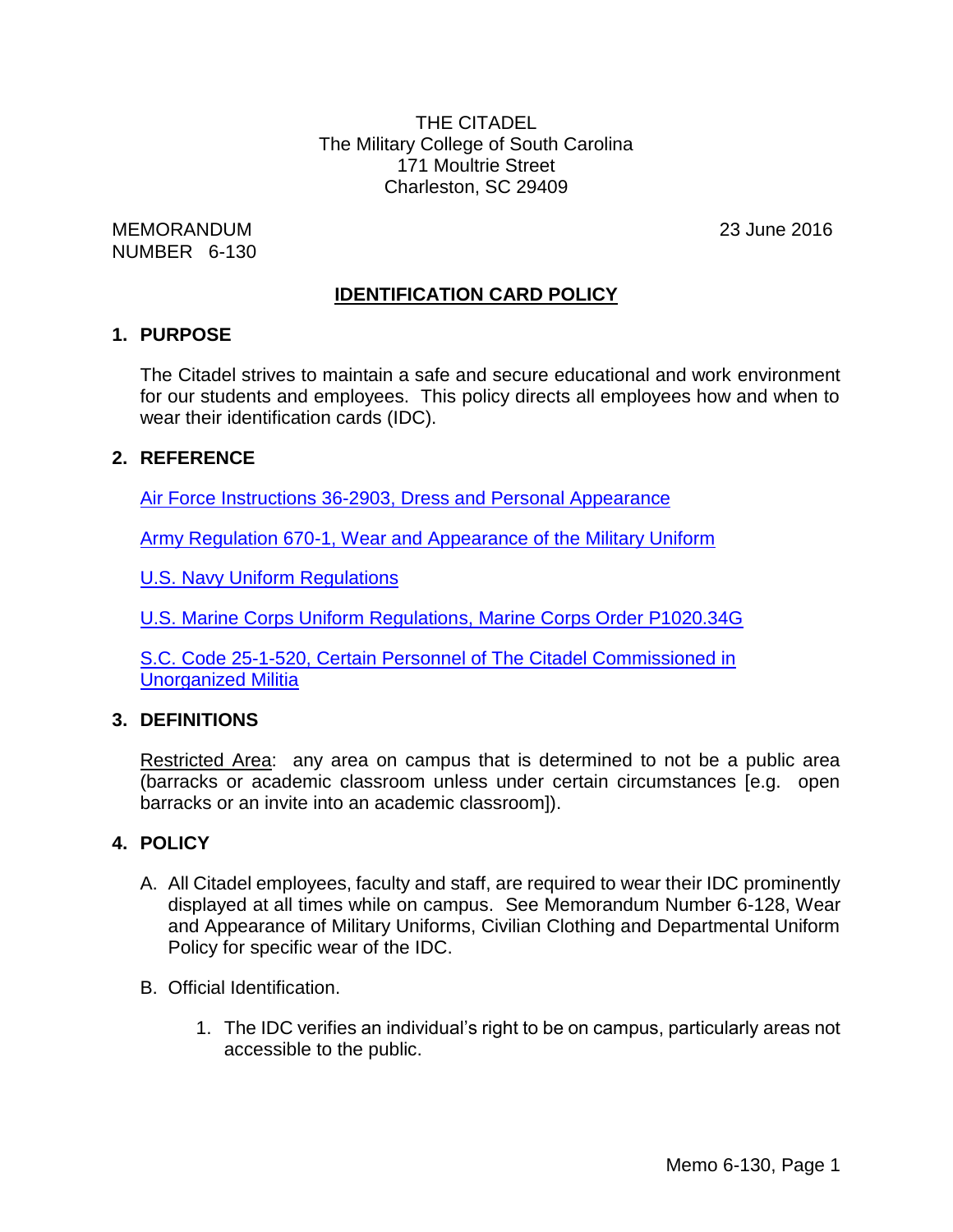- 2. The IDC shows proof of eligibility to use campus services such as the laundry, Deas Hall and the Daniel Library.
- 3. Employees, students, and residents should immediately report anyone in a restricted area who is not displaying an appropriate IDC.
- C. Issuance.
	- 1. New faculty, staff and residents will be issued their IDC within the first week of hire or residence at The Citadel. Immediate supervisors are responsible for ensuring the new employee is taken to the One Card office to receive their IDC.
	- 2. Family members of current employees, retirees, and alumni may also request an IDC.
- D. Replacement IDC.
	- 1. Lost or Stolen IDC. Lost or stolen IDCs must be immediately reported to Campus Security and the One Card Office.
	- 2. Change of employment status/position. The employee must obtain a new IDC upon change of employment, status or position.
	- 3. Name change. If an employee has a name change, the individual must contact the Human Resources Department to complete the necessary paperwork for benefits and systems update. The One Card Office will be provided the appropriate paperwork to issue a new IDC and collect the old IDC.
	- 4. Wear and Tear. If a replacement IDC is required because of normal wear and tear, it is the responsibility of the employee to obtain a new IDC.
- E. Termination. IDCs are Citadel property and must be returned by the employee to their immediate supervisor upon resignation, retirement or termination. If family members have IDCs, the dependent IDCs will be returned by the employee to their immediate supervisor. The employee's supervisor will turn in IDCs to the One Card office for disposal.

### **5. COMPLIANCE**

For employees, failure to comply with this policy will result in disciplinary action up to termination.

### **6. NOTES**

#### **A. Dates of Official Enactment and Amendments:**

Approved by the Senior Vice President for Operations and Administration on 23 June 2016.